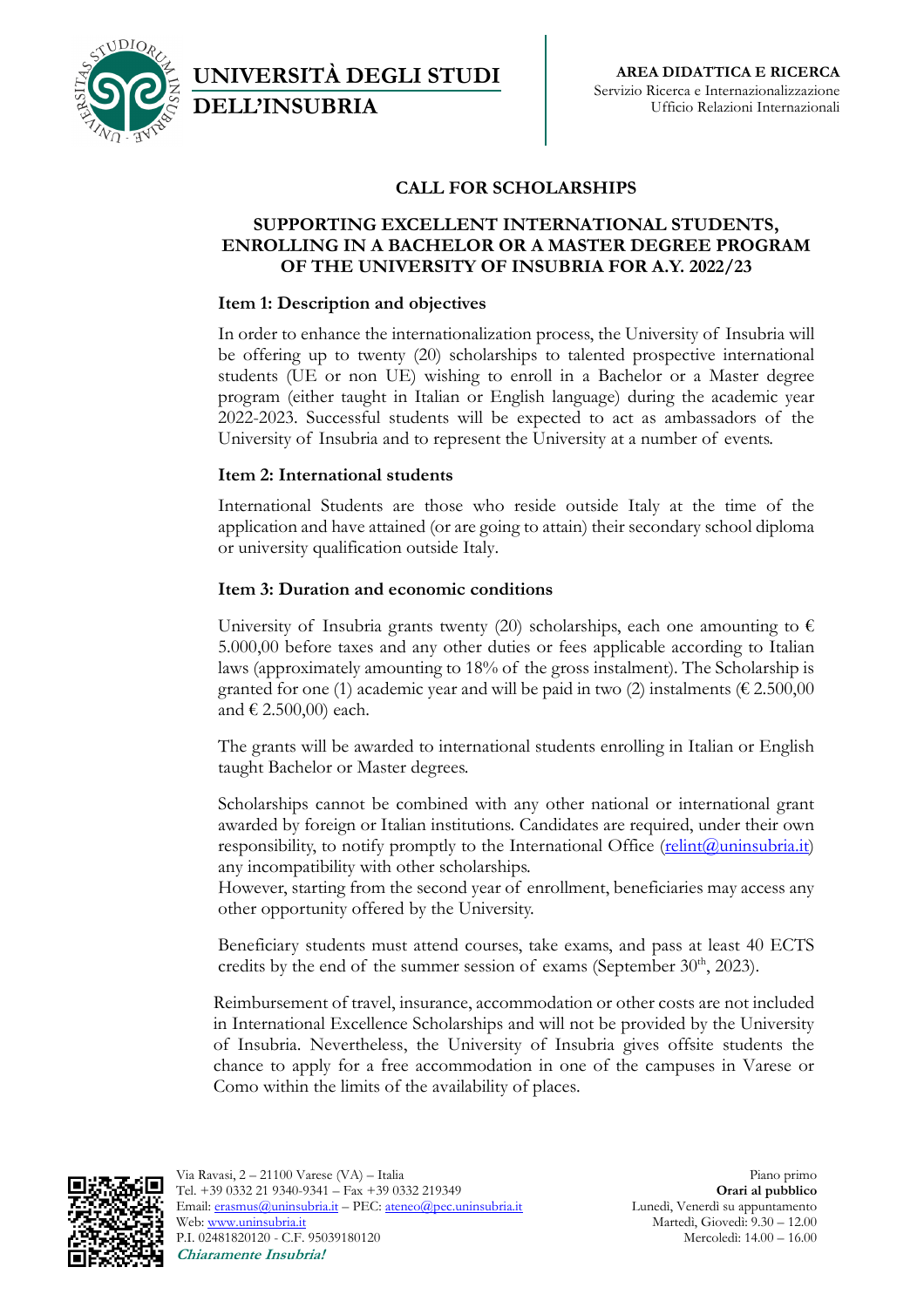

# **Item 4: Requirements**

**DELL'INSUBRIA**

**UNIVERSITÀ DEGLI STUDI** 

In order to apply to the scholarship, applicants must:

- 1) be international students, as defined in item 2;
- 2) commit to regularly enroll, for the academic year 2022/23, in a Bachelor or a Master degree program of the University of Insubria;
- 3) *(for undergraduate students)* demonstrate a final qualification grade not less than the 75% of the maximum possible final grade in the country where the qualification has been awarded;
- 4) (*for candidates attending the final year of the secondary school*) demonstrate he/she belongs to the top 25% of his/her class by an official document issued by his/her school, such as a statement signed and stamped by his/her school, a reference letter, a class ranking certificate, etc.
- 5) be able to comply with the conditions for obtaining a visa for study purpose in Italy (if requested by Italian laws);

#### **Item 5: Selection criteria and application**

A special Examining Committee nominated by the Rector will draw up a list of eligible candidates based on the sum of points awarded through assessment of applicants' academic record, curriculum vitae, motivation letter and, for the top ranked candidates, an interview. The Committee will start the evaluation assessing the supporting documents and assigning 30 points as follows:

- Academic Records: max 20 points
- Curriculum vitae (work, research or study experience): max 5 points
- Motivation letter: max 5 points

Candidates who after this phase of assessment are awarded a score less than 21/30 are not eligible.

The Examining Committee may, if necessary, call the candidates for an interview to clarify aspects of the application as well as discuss with the coordinators of the concerned degree programs the merits of the applications.

The final ranking list, based on the sum of the points of the documents assessment and the points of the interview, indicating the winners, will be published on the University website and communicated to the applicants within May  $31<sup>th</sup>$ , 2022; should any of them renounce, the scholarship will be awarded to the next student in the ranking list. In case of a tie, the younger candidate will be chosen. After publication of the results, students have to confirm acceptance of the scholarship within 7 working days.

### **Item 6: Application**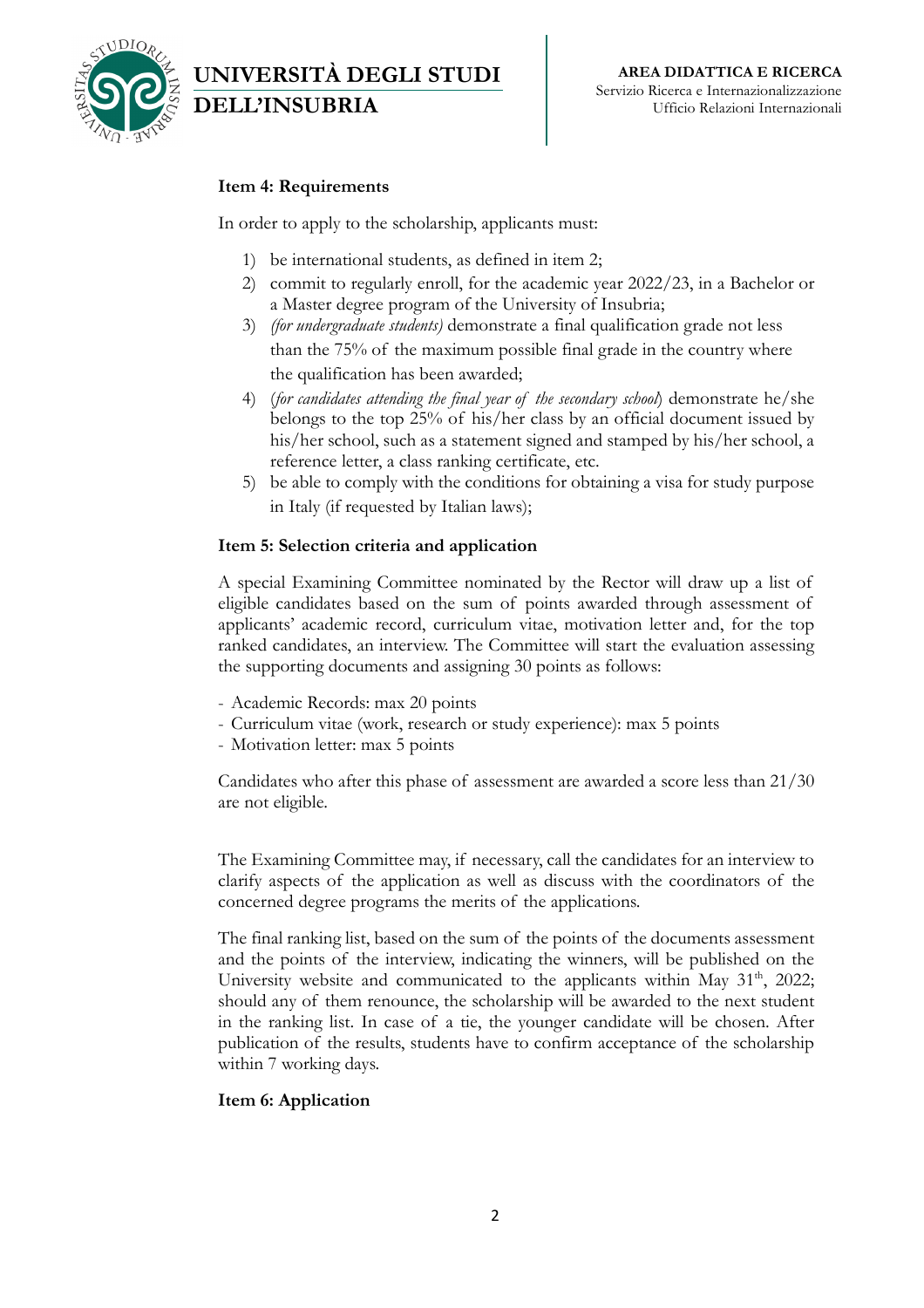

Applications must include:

**DELL'INSUBRIA**

**UNIVERSITÀ DEGLI STUDI** 

- Secondary School Diploma or a Bachelor Degree Diploma or (for Item 4 n. 3 case) School statement
- the Transcript of the achieved records
- the curriculum vitae, also stating professional experiences
- a motivation letter
- even if not mandatory, a Declaration of Value (Dichiarazione di Valore, to be required to the Italian Embassy/Consulate), will facilitate the assessment

All supporting documents must be written or officially translated in Italian, English, French, Spanish or Portuguese language and they must be uploaded through the i-STUD portal. Failure to meet one or more of the above mentioned conditions implies the impossibility to be granted the scholarship.

Applications have to be submitted through the i-STUD online portal https://uninsubria-ol.dirittoallostudio.it/apps/V3.1/istud/public/index.php after having created a personal account on:

https://uninsubria.esse3.cineca.it/AddressBook/ABStartProcessoRegAction.do

(click on the menu and choose the English version) starting from March 22nd, 2022.

The deadline for application is May  $15<sup>th</sup>$ , 2022, 12 am (Italian time).

The university will not take any responsibility for the dispersion of notices due to a wrong indication of contacts or due to the change in contact details indicated in the application.

### **Item 7 - Payment arrangements and maintenance requirements**

Scholarship will be paid in two (2) instalments. The first instalment ( $\epsilon$  2.500,00) will be released to the beneficiary student within 60 days from the arrival in Italy, only upon:

1. completion of the enrolment procedures at the University of Insubria;

2. opening of an Italian bank account or pre-paid credit card with an IBAN registered or co-registered in the student's name;

3. signature of the Declaration of acceptance, where the beneficiary student commits himself to accept the scholarship terms and confirms he/she does not fall within any of the conditions of incompatibility established in Item 3 of this call for applications;

The second instalment ( $\epsilon$  2.500,00) will be released to the beneficiary student upon achievement of at least 12 ECTS by 28<sup>th</sup> February 2023. In case of enrolment with recognition of previous studies, credits earned during a previous university career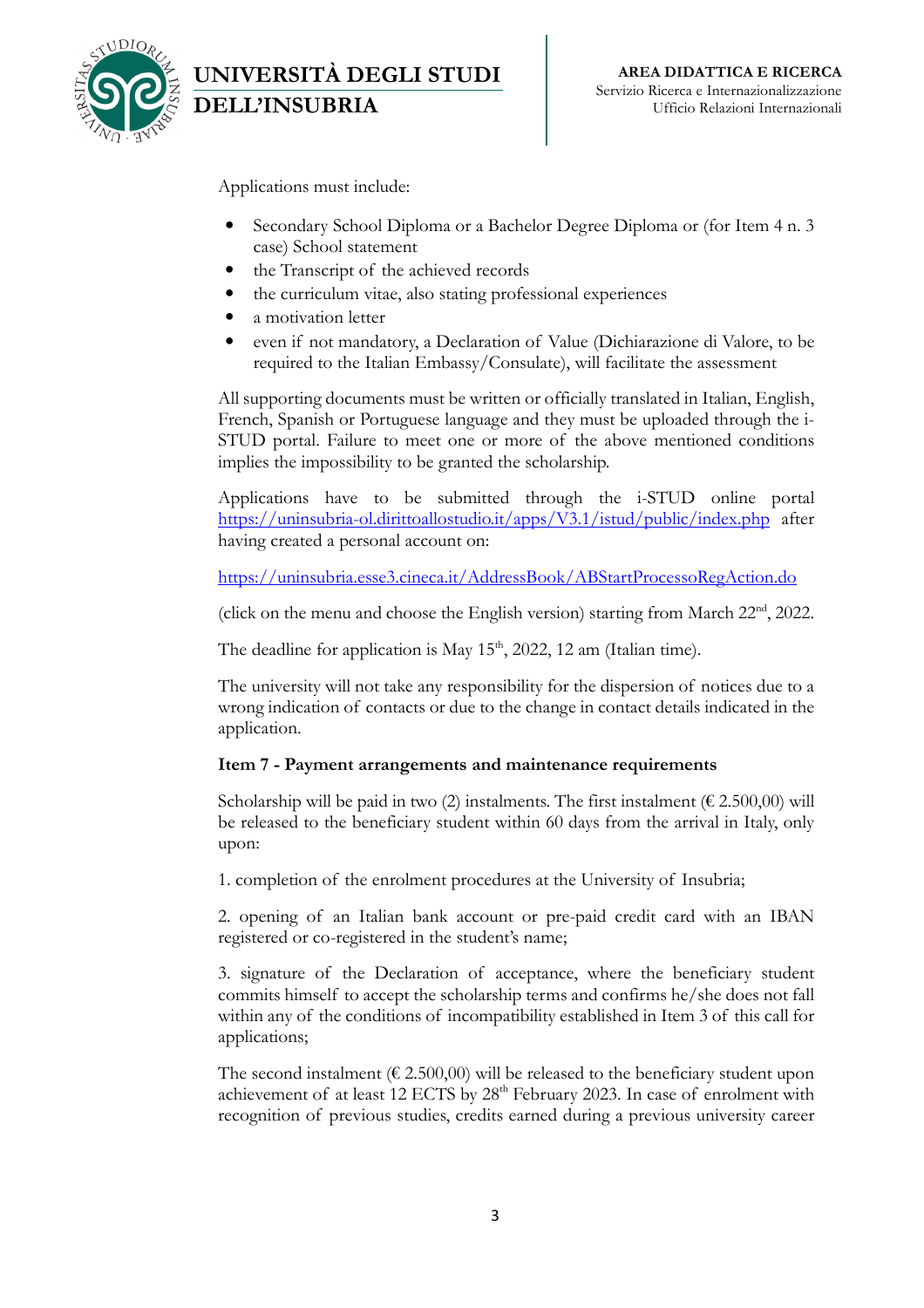

**UNIVERSITÀ DEGLI STUDI DELL'INSUBRIA**

cannot be considered for the achievement of the expected maintenance requirements.

In any case, the scholarship amount and payments are strictly linked to the physical presence of the grant holder in the University seats. If, for any reason, the regularly enrolled grant holder, starts the study activities by remote means from his/her home, the scholarship amount will be proportionally reduced according to the actual period of on-site activities.

### **Item 8 — Scholarship revocation**

The University of Insubria has the right to revoke the scholarships in the following cases:

1. if the beneficiary student does not obtain at least 40 ECTS credits by the end of the summer session of exams (September  $30<sup>th</sup>$ , 2023); in case of enrolment with recognition of previous studies, credits earned during a previous university career cannot be considered for the achievement of the expected maintenance requirements.

2. if the beneficiary student decides to transfer to another University or withdraw from his /her studies.

In the above cases, the beneficiary student shall refund the full amount of the scholarship already received. Particular situations, duly substantiated, will be evaluated by the Rector of the University of Insubria.

### **Item 9 — Final Provisions**

Personal data will be processed pursuant to the principles and provisions of General Data Protection Regulation (GDPR) (EU) 2016/679 on protection of privacy and exclusively for the purposes of managing the procedure. According to the GDPR – EU Regulation 2016/679 the information on data processing is published on the institutional website

Without prejudice to the penal sanctions as per art. 76 of Presidential Decree 445/2000, should statements emerge to be untruthful, the beneficiary student will lose the awarded benefit.

The person responsible for the procedure is Dr. Luca Gallo — Head of the International Office.

For further information, please contact the International Relations Office, email: relint@uninsubria.it